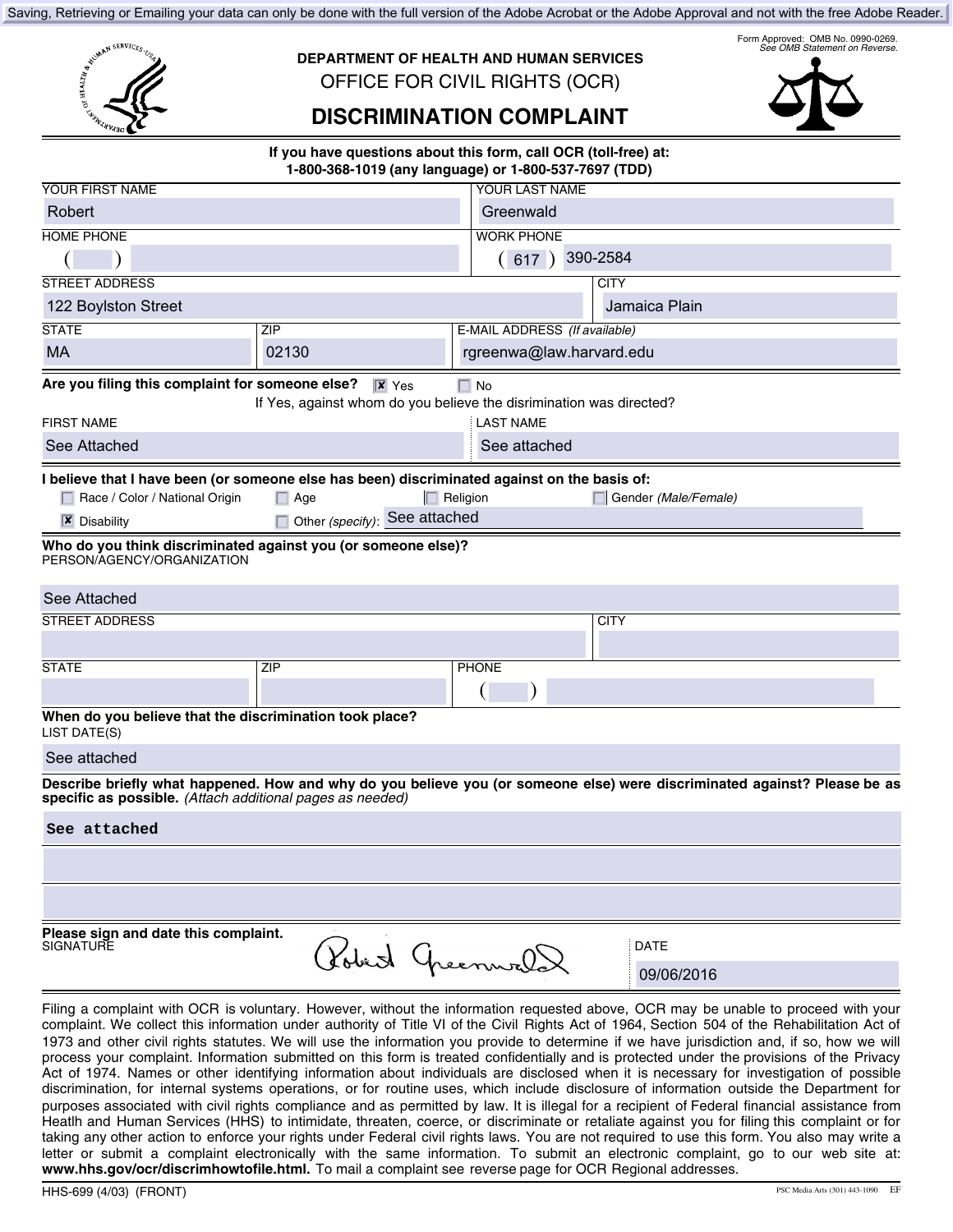| (The remaining information on this form is optional. Failure to answer these voluntary<br>questions will not affect OCR's decision to process your complaint.)                                                                                                                                                                                                                                                                                                                                                                                                              |                                                                                                                                                                                            |                                                                                                                                                                                                                                                            |                                                                               |                                                                                                                                                                                                                                                                                    |                                                                                                                        |  |  |  |
|-----------------------------------------------------------------------------------------------------------------------------------------------------------------------------------------------------------------------------------------------------------------------------------------------------------------------------------------------------------------------------------------------------------------------------------------------------------------------------------------------------------------------------------------------------------------------------|--------------------------------------------------------------------------------------------------------------------------------------------------------------------------------------------|------------------------------------------------------------------------------------------------------------------------------------------------------------------------------------------------------------------------------------------------------------|-------------------------------------------------------------------------------|------------------------------------------------------------------------------------------------------------------------------------------------------------------------------------------------------------------------------------------------------------------------------------|------------------------------------------------------------------------------------------------------------------------|--|--|--|
| Do you need special accommodations for us to communicate with you about this complaint (check all that apply)?<br>$\Box$ Braille<br>$\Box$ Large Print                                                                                                                                                                                                                                                                                                                                                                                                                      |                                                                                                                                                                                            | $\Box$ Cassette tape                                                                                                                                                                                                                                       | $\Box$ Computer diskette                                                      |                                                                                                                                                                                                                                                                                    | $\Box$ Electronic mail<br>$\Box$ TDD                                                                                   |  |  |  |
| $\Box$ Sign language interpreter <i>(specify language)</i> :                                                                                                                                                                                                                                                                                                                                                                                                                                                                                                                |                                                                                                                                                                                            |                                                                                                                                                                                                                                                            |                                                                               |                                                                                                                                                                                                                                                                                    |                                                                                                                        |  |  |  |
| $\Box$ Foreign language interpreter <i>(specify language)</i> :                                                                                                                                                                                                                                                                                                                                                                                                                                                                                                             |                                                                                                                                                                                            |                                                                                                                                                                                                                                                            |                                                                               |                                                                                                                                                                                                                                                                                    | Other:                                                                                                                 |  |  |  |
| If we cannot reach you directly, is there someone we can contact to help us reach you?                                                                                                                                                                                                                                                                                                                                                                                                                                                                                      |                                                                                                                                                                                            |                                                                                                                                                                                                                                                            |                                                                               |                                                                                                                                                                                                                                                                                    |                                                                                                                        |  |  |  |
| <b>FIRST NAME</b>                                                                                                                                                                                                                                                                                                                                                                                                                                                                                                                                                           |                                                                                                                                                                                            |                                                                                                                                                                                                                                                            | <b>LAST NAME</b>                                                              |                                                                                                                                                                                                                                                                                    |                                                                                                                        |  |  |  |
| Kevin                                                                                                                                                                                                                                                                                                                                                                                                                                                                                                                                                                       |                                                                                                                                                                                            |                                                                                                                                                                                                                                                            | Costello                                                                      |                                                                                                                                                                                                                                                                                    |                                                                                                                        |  |  |  |
| <b>HOME PHONE</b>                                                                                                                                                                                                                                                                                                                                                                                                                                                                                                                                                           |                                                                                                                                                                                            |                                                                                                                                                                                                                                                            | <b>WORK PHONE</b>                                                             |                                                                                                                                                                                                                                                                                    |                                                                                                                        |  |  |  |
|                                                                                                                                                                                                                                                                                                                                                                                                                                                                                                                                                                             |                                                                                                                                                                                            |                                                                                                                                                                                                                                                            | (617)                                                                         | 390-2578                                                                                                                                                                                                                                                                           |                                                                                                                        |  |  |  |
| <b>STREET ADDRESS</b>                                                                                                                                                                                                                                                                                                                                                                                                                                                                                                                                                       |                                                                                                                                                                                            |                                                                                                                                                                                                                                                            |                                                                               | <b>CITY</b><br>Jamaica Plain                                                                                                                                                                                                                                                       |                                                                                                                        |  |  |  |
| 122 Boylston Street<br><b>STATE</b><br>ZIP                                                                                                                                                                                                                                                                                                                                                                                                                                                                                                                                  |                                                                                                                                                                                            |                                                                                                                                                                                                                                                            |                                                                               | E-MAIL ADDRESS (If available)                                                                                                                                                                                                                                                      |                                                                                                                        |  |  |  |
| <b>MA</b>                                                                                                                                                                                                                                                                                                                                                                                                                                                                                                                                                                   | 02130                                                                                                                                                                                      |                                                                                                                                                                                                                                                            |                                                                               | kcostello@law.harvard.edu                                                                                                                                                                                                                                                          |                                                                                                                        |  |  |  |
|                                                                                                                                                                                                                                                                                                                                                                                                                                                                                                                                                                             |                                                                                                                                                                                            |                                                                                                                                                                                                                                                            |                                                                               |                                                                                                                                                                                                                                                                                    | Have you filed your complaint anywhere else? If so, please provide the following. (Attach additional pages as needed.) |  |  |  |
| PERSON / AGENCY / ORGANIZATION / COURT NAME(S)                                                                                                                                                                                                                                                                                                                                                                                                                                                                                                                              |                                                                                                                                                                                            |                                                                                                                                                                                                                                                            |                                                                               |                                                                                                                                                                                                                                                                                    |                                                                                                                        |  |  |  |
|                                                                                                                                                                                                                                                                                                                                                                                                                                                                                                                                                                             |                                                                                                                                                                                            |                                                                                                                                                                                                                                                            |                                                                               |                                                                                                                                                                                                                                                                                    |                                                                                                                        |  |  |  |
| DATE(S) FILED                                                                                                                                                                                                                                                                                                                                                                                                                                                                                                                                                               |                                                                                                                                                                                            |                                                                                                                                                                                                                                                            | CASE NUMBER(S) (If known)                                                     |                                                                                                                                                                                                                                                                                    |                                                                                                                        |  |  |  |
|                                                                                                                                                                                                                                                                                                                                                                                                                                                                                                                                                                             |                                                                                                                                                                                            |                                                                                                                                                                                                                                                            |                                                                               |                                                                                                                                                                                                                                                                                    |                                                                                                                        |  |  |  |
| To help us better serve the public, please provide the following information for the person you believe was discriminated<br>against (you or the person on whose behalf you are filing).<br>ETHNICITY (select one)<br>RACE (select one or more)<br>Hispanic or Latino<br>American Indian or Alaska Native   Asian<br>Native Hawaiian or Other Pacific Islander<br>Not Hispanic or Latino<br><b>Black or African American</b><br>$\Box$ White<br>Other (specify):<br>HOW DID YOU LEARN ABOUT THE OFFICE FOR CIVIL RIGHTS?<br>PRIMARY LANGUAGE SPOKEN (if other then English) |                                                                                                                                                                                            |                                                                                                                                                                                                                                                            |                                                                               |                                                                                                                                                                                                                                                                                    |                                                                                                                        |  |  |  |
| To mail a complaint, please type or print, and return completed complaint to the<br>OCR Regional Address based on the region where the alleged discrimination took place.                                                                                                                                                                                                                                                                                                                                                                                                   |                                                                                                                                                                                            |                                                                                                                                                                                                                                                            |                                                                               |                                                                                                                                                                                                                                                                                    |                                                                                                                        |  |  |  |
| Region I - CT, ME, MA, NH, RI, VT<br><b>Office for Civil Rights</b><br>Office for Civil Rights<br>Department of Health & Human Services<br>Department of Health & Human Services<br>JFK Federal Building - Room 1875<br>233 N. Michigan Ave. - Suite 240<br>Boston, MA 02203<br>Chicago, IL 60601<br>(617) 565-1340; (617) 565-1343 (TDD)<br>(312) 886-2359; (312) 353-5693 (TDD)<br>(617) 565-3809 FAX<br>(312) 886-1807 FAX<br>Region II - NJ, NY, PR, VI<br><b>Office for Civil Rights</b><br>Office for Civil Rights                                                    |                                                                                                                                                                                            | Region V - IL, IN, MI, MN, OH, WI<br>Region VI - AR, LA, NM, OK, TX                                                                                                                                                                                        |                                                                               | Region IX - AZ, CA, HI, NV, AS, GU,<br>The U.S. Affiliated Pacific Island Jurisdictions<br>Office for Civil Rights<br>Department of Health & Human Services<br>90 7th Street, Suite 4-100<br>San Francisco, CA 94103<br>(415) 437-8310; (415) 437-8311 (TDD)<br>(415) 437-8329 FAX |                                                                                                                        |  |  |  |
| Department of Health & Human Services<br>26 Federal Plaza - Suite 3313<br>New York, NY 10278<br>(212) 264-3313; (212) 264-2355 (TDD)<br>(212) 264-3039 FAX                                                                                                                                                                                                                                                                                                                                                                                                                  |                                                                                                                                                                                            | Department of Health & Human Services<br>1301 Young Street - Suite 1169<br>Region X - AK, ID, OR, WA<br>Dallas, TX 75202<br>(214) 767-4056; (214) 767-8940 (TDD)<br>Office for Civil Rights<br>(214) 767-0432 FAX<br>Department of Health & Human Services |                                                                               | 2201 Sixth Avenue - Mail Stop RX-11                                                                                                                                                                                                                                                |                                                                                                                        |  |  |  |
| Region III - DE, DC, MD, PA, VA, WV<br><b>Office for Civil Rights</b><br>Department of Health & Human Services<br>150 S. Independence Mall West - Suite 372<br>Philadelphia, PA 19106-3499<br>(215) 861-4441; (215) 861-4440 (TDD)<br>(215) 861-4431 FAX                                                                                                                                                                                                                                                                                                                    | Office for Civil Rights<br>Department of Health & Human Services<br>601 East 12th Street - Room 248<br>Kansas City, MO 64106<br>(816) 426-7277; (816) 426-7065 (TDD)<br>(816) 426-3686 FAX |                                                                                                                                                                                                                                                            | Region VII - IA, KS, MO, NE                                                   |                                                                                                                                                                                                                                                                                    | Seattle, WA 98121<br>(206) 615-2290; (206) 615-2296 (TDD)<br>(206) 615-2297 FAX                                        |  |  |  |
| Region IV - AL, FL, GA, KY, MS, NC, SC, TN<br><b>Office for Civil Rights</b><br>Department of Health & Human Services<br>61 Forsyth Street, SW. - Suite 3B70<br>Atlanta, GA 30323<br>(404) 562-7886; (404) 331-2867 (TDD)<br>(404) 562-7881 FAX                                                                                                                                                                                                                                                                                                                             |                                                                                                                                                                                            | Office for Civil Rights<br>1961 Stout Street - Room 1426<br>Denver, CO 80294<br>(303) 844-2024; (303) 844-3439 (TDD)<br>(303) 844-2025 FAX                                                                                                                 | Region VIII - CO, MT, ND, SD, UT, WY<br>Department of Health & Human Services |                                                                                                                                                                                                                                                                                    |                                                                                                                        |  |  |  |

**Burden Statement** 

Public reporting burden for the collection of information on this complaint form is estimated to average 45 minutes per response, including the time for reviewing instructions, gathering the data needed and entering and reviewing the information on the completed complaint form. An agency may not conduct or sponsor, and a person is not required to respond to, a collection of information unless it displays a valid control number. Send comments regarding this burden estimate or any other aspect of this collection of information, including suggestions for reducing this burden, to: HHS/OS Reports Clearance Officer, Office of Information Resources Management, 200 Independence Ave. S.W., Room 531H, Washington, D.C. 20201.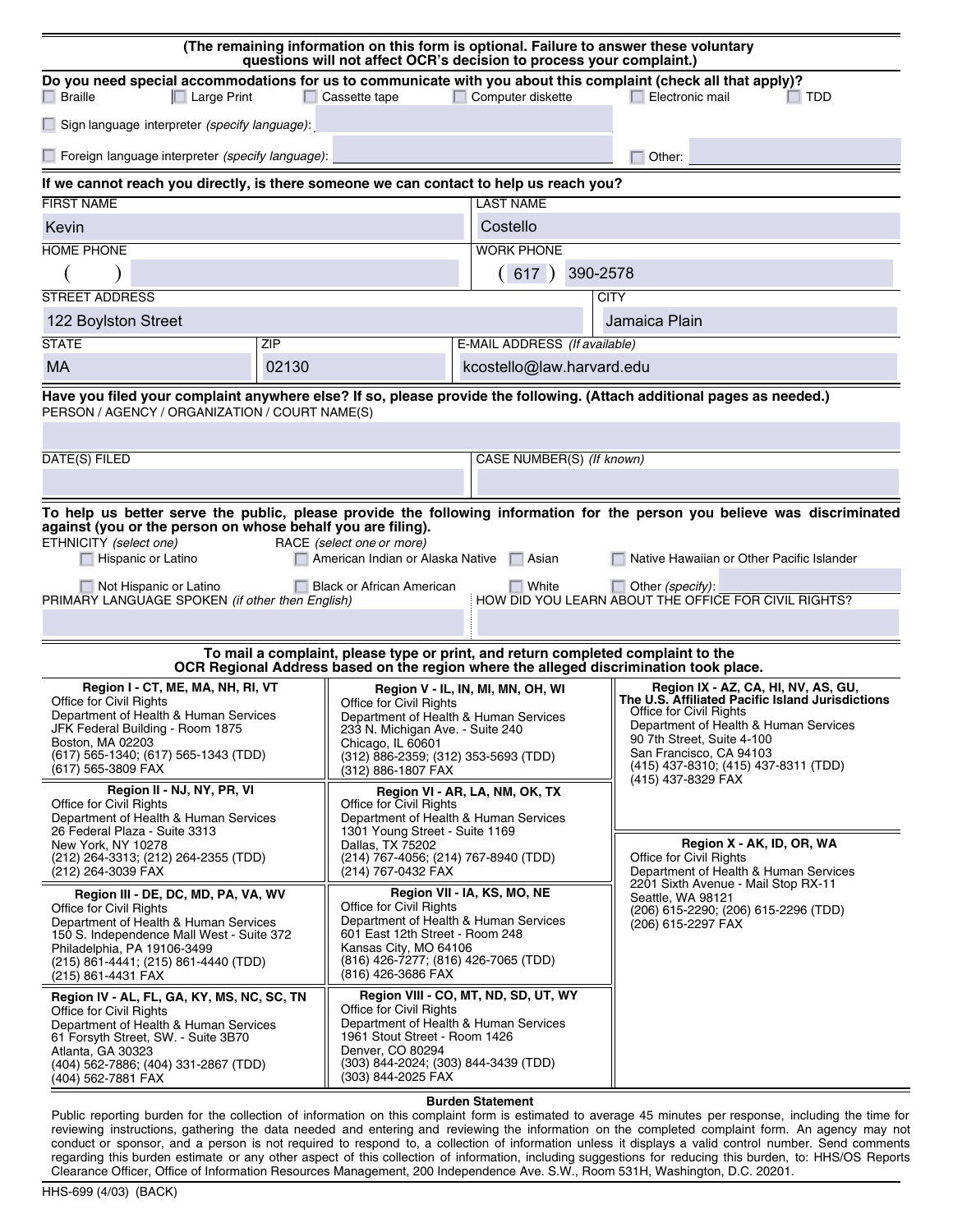### **Office of Civil Rights Administrative Complaint In re: Anthem Silver Level QHPs in Wisconsin**

### **I. Complainant**

The Center for Health Law and Policy Innovation Harvard Law School Wasserstein Caspersen Clinical Building 1585 Massachusetts Ave. Suite 3130 Cambridge, MA 02138

AIDS Resource Center of Wisconsin 820 North Plankinton Avenue Milwaukee, WI 53203

The Center for Health Law and Policy Innovation of Harvard Law School (CHLPI) advocates for legal, regulatory, and policy reforms to improve the health of underserved populations, with a focus on the needs of low-income people living with chronic illnesses and disabilities. CHLPI works with consumers, advocates, community-based organizations, health and social services professionals, food providers and producers, government officials, and others to expand access to high-quality healthcare and nutritious, affordable food; to reduce health disparities; to develop community advocacy capacity; and to promote more equitable and effective healthcare and food systems.<sup>1</sup>

The AIDS Resource Center of Wisconsin is home to the ARCW Medical Center -Wisconsin's largest and fastest growing HIV health care system. Through its integrated medical, dental and mental health clinics along with its pharmacy and dedicated social services that include food pantries, a legal program, and social work case management, more than 3,300 HIV patients in Wisconsin gain the health care and social services they need for long-term survival with HIV disease from ARCW. ARCW is also a leading provider of innovative and aggressive prevention services to help at-risk individuals stay free of HIV.

## **II. Defendant**

 

Anthem, the parent company of Anthem BlueCross BlueShield, is headquartered in Indianapolis, Indiana with average annual revenue of \$67.9 billion.<sup>2</sup>

<sup>&</sup>lt;sup>1</sup> *Health Law and Policy*, CENTER FOR HEALTH LAW AND POLICY INNOVATION, http://www.chlpi.org/healthlaw-and-policy/ (last visited Apr. 21, 2016).

<sup>&</sup>lt;sup>2</sup> Anthem See 2014 Annual Report, ANTHEM at 11, http://media.corporate-

ir.net/media\_files/IROL/13/130104/2014AR/export7/pdfs/Anthem\_2014AR.pdf (average annual revenue for 2010, 2011, 2012, 2013, and 2014 together).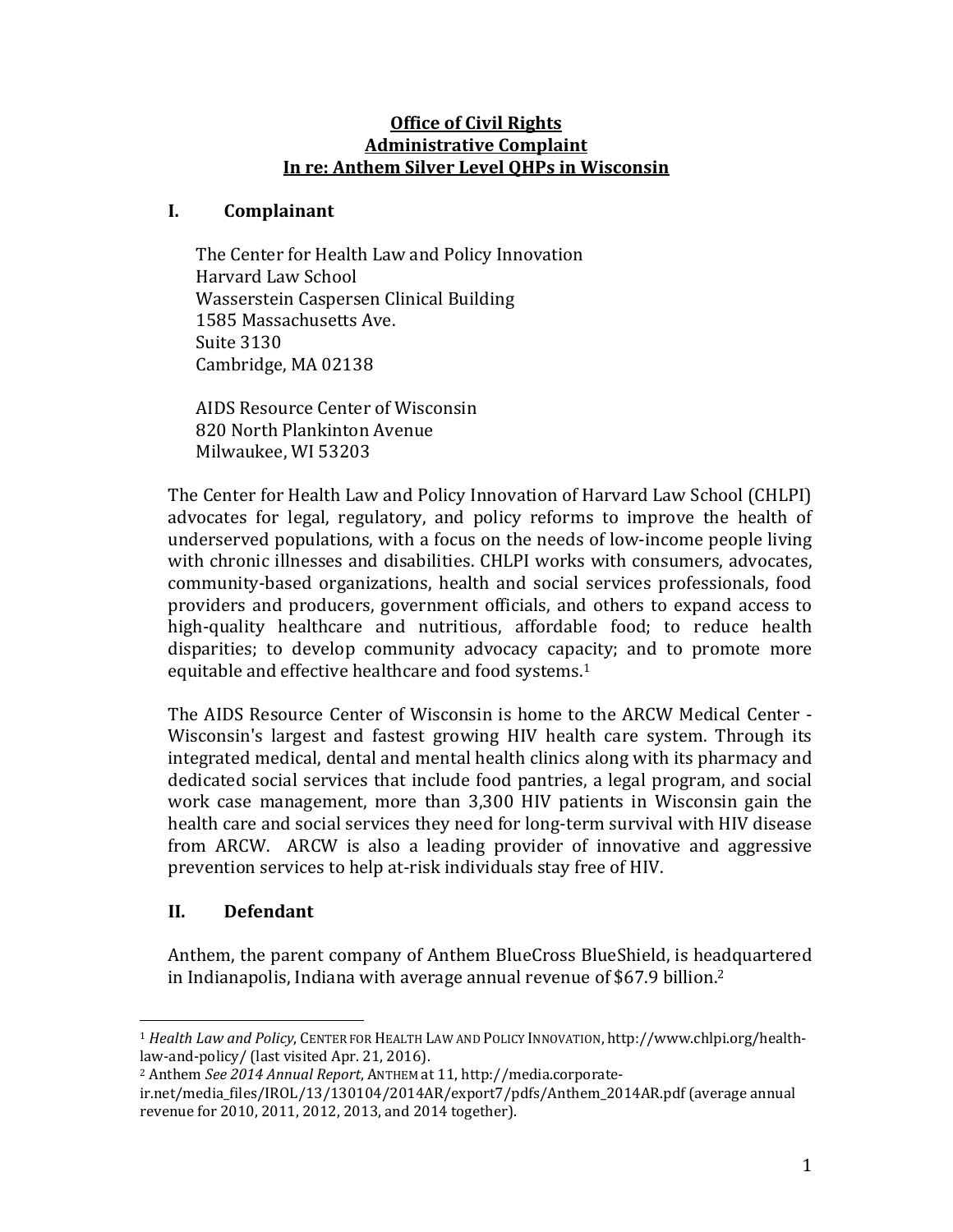## **III. Jurisdiction**

The complaint is filed pursuant to Section 1557 of the Patient Protection and Affordable Care Act ("ACA"), codified at 42 U.S.C. § 18116. The Office of Civil Rights  $("OCR")$  has jurisdiction to enforce violations of this statute.<sup>3</sup> Under Section 1557, health insurance companies cannot discriminate against customers on grounds prohibited by Section 504 of the Rehabilitation Act, i.e., on the basis of disability.<sup>4</sup> OCR also enforces Section  $504.5$ 

Additionally, under  $45$  C.F.R. § 156.800, the Department of Health and Human Services ("HHS") is tasked with imposing sanctions on plans in federallyfacilitated Marketplaces—such as the Wisconsin Marketplace—that do not abide by the relevant regulatory and legal standards. These standards include those codified in Section 1311 of the ACA, 42 U.S.C. § 18031, which prevents health insurance companies from employing practices that have the effect of discouraging individuals with costly health needs from enrolling in their plans.<sup>6</sup> Based on authority granted by Section  $1311$ , HHS has promulgated prescription benefits plan requirements for certification in federally-assisted Marketplaces. Because Anthem's Wisconsin QHPs fail the standards laid out in such regulations, HHS has the authority under  $45$  CFR  $\S$  156.800 to take enforcement action.8 

## **IV. Preliminary Statement**

A panel of experts under the aegis of the United States Department of Health and Human Services has developed and promulgated federally recognized HIV treatment guidelines. $9$  These Guidelines recommend six drug treatment regimens for treatment-naïve patients. The Silver-level Anthem plans offered on

<sup>&</sup>lt;sup>3</sup> Enforcement mechanisms available under the Americans with Disabilities Act (ADA) and Section 504 of the Rehabilitation Act (Section 504) are available for § 1557. *See* 42 U.S.C. § 18116; 45 C.F.R. § 92.301. 

<sup>4 29</sup> U.S.C. § 794 (2015). 

 $5$  45 C.F.R § 84.6(a) (2016).

 $6$  The Secretary of HHS is responsible for ensuring that insurance plans not be certified for the Marketplace if they "employ marketing practices or benefit designs that have the effect of discouraging the enrollment in such plan by individuals with significant health needs."  $42$  U.S.C. § 18031(c)(1)(A) (2015).

<sup>&</sup>lt;sup>7</sup> See 42 U.S.C. § 18031(c)(1) (2015).

<sup>&</sup>lt;sup>8</sup> Under this regulation, HHS is authorized to impose several types of sanctions upon QHP issuers in a Federally-facilitated Exchange that fail to meet Exchange standards, including civil penalties and decertification. *See* 45 C.F.R. §156.800(a) (2016). 

<sup>9</sup> *See generally Guidelines for the Use of Antiretroviral Agents in*

*HIV‐1‐Infected Adults and Adolescents*, DEPARTMENT OF HEALTH AND HUMAN SERVICES, 

https://aidsinfo.nih.gov/contentfiles/lvguidelines/adultandadolescentgl.pdf [hereinafter] Guidelines]. In July 2016, the panel updated and revised the Guidelines. In order to match the appropriate Guideline provisions to those in effect during the majority of the relevant plan year, this Complaint references the version of the Guidelines in effect as of January 2016.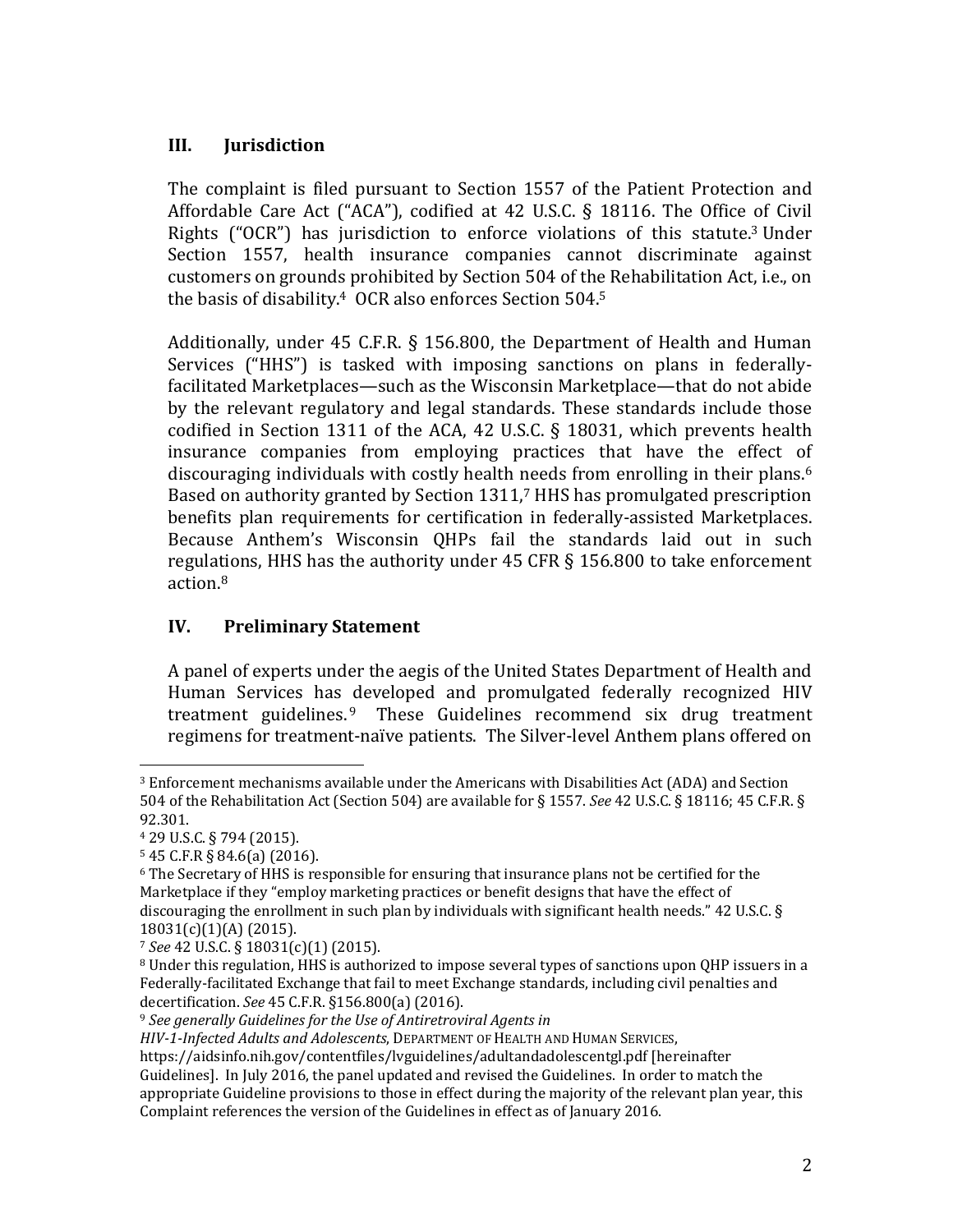the Wisconsin Marketplace fail to cover fully-three quarters of the sixteen primary drugs necessary to prescribe these regimens. HIV is a complex disease, and individuals need to be able to have access to a range of medications, particularly single tablet regimens ("STRs"), which generally increase adherence and viral suppression. Anthem covers *no* STR recommended by the Guidelines.

Anthem plans effectively discriminate against individuals with HIV by not providing them with meaningful access to lifesaving medications in violation of Section  $1311$  and Section  $1557$  of the ACA, and related regulations. By not covering the vast majority of the HIV medications encompassed by the Guidelines, the Anthem plans have the effect of discouraging individuals with a high-cost disease -- HIV -- from enrolling in the plan. Anthem provides extensive and adequate coverage of drugs for another type of chronic illness: hypertension. A comparison of Anthem's treatment access for individuals with hypertension as compared to individuals with HIV leads to the conclusion that the Anthem plans discriminate in violation of Section 1311 and Section 1557 of the ACA.

The Complainants request that OCR first investigate Anthem's WI Marketplace offerings and the process by which this plan benefit design was reached. The Complainants also ask OCR to take all necessary steps to remedy illegal acts, including suspending, terminating, or refusing to grant or continue federal financial assistance to the Defendant. Finally, Complainants ask OCR to enforce civil monetary penalties, and if necessary, decertify the Anthem plans as authorized by  $45$  C.F.R.  $\S$  156.800.

## **V. Facts**

## A. HIV treatment is complex.

 

HIV is a chronic illness that can be treated but not cured. If HIV is not treated, it can progress to AIDS and dramatically shorten individuals' lives. Individuals need to remain on treatment and take antiretroviral drugs every day for the rest of their lives in order to maintain the benefits of treatment.<sup>10</sup>

There are a total of 25 commonly prescribed antiretroviral HIV drugs on the market. They can be classified into 6 groups: Nucleoside Reverse Transcriptase Inhibitors ("NRTIs"), Non-Nucleoside Reverse Transcriptase Inhibitors ("NNRTIs"), Protease Inhibitors ("PIs"), Integrase Strand Transfer Inhibitors ("INSTIs"), Entry Inhibitors ("EIs") and  $STRs$ .<sup>11</sup>

<sup>&</sup>lt;sup>10</sup> See About HIV/AIDS, CENTERS FOR DISEASE CONTROL AND PREVENTION (last updated Dec. 6, 2015), http://www.cdc.gov/hiv/basics/whatishiv.html. 

<sup>11</sup> *See Anti‐HIV Drug Classes and Names*, NAM‐AIDSMAP, http://www.aidsmap.com/Anti‐HIV‐drug‐ classes-and-names/page/1254942/ (last visited Apr. 20, 2016).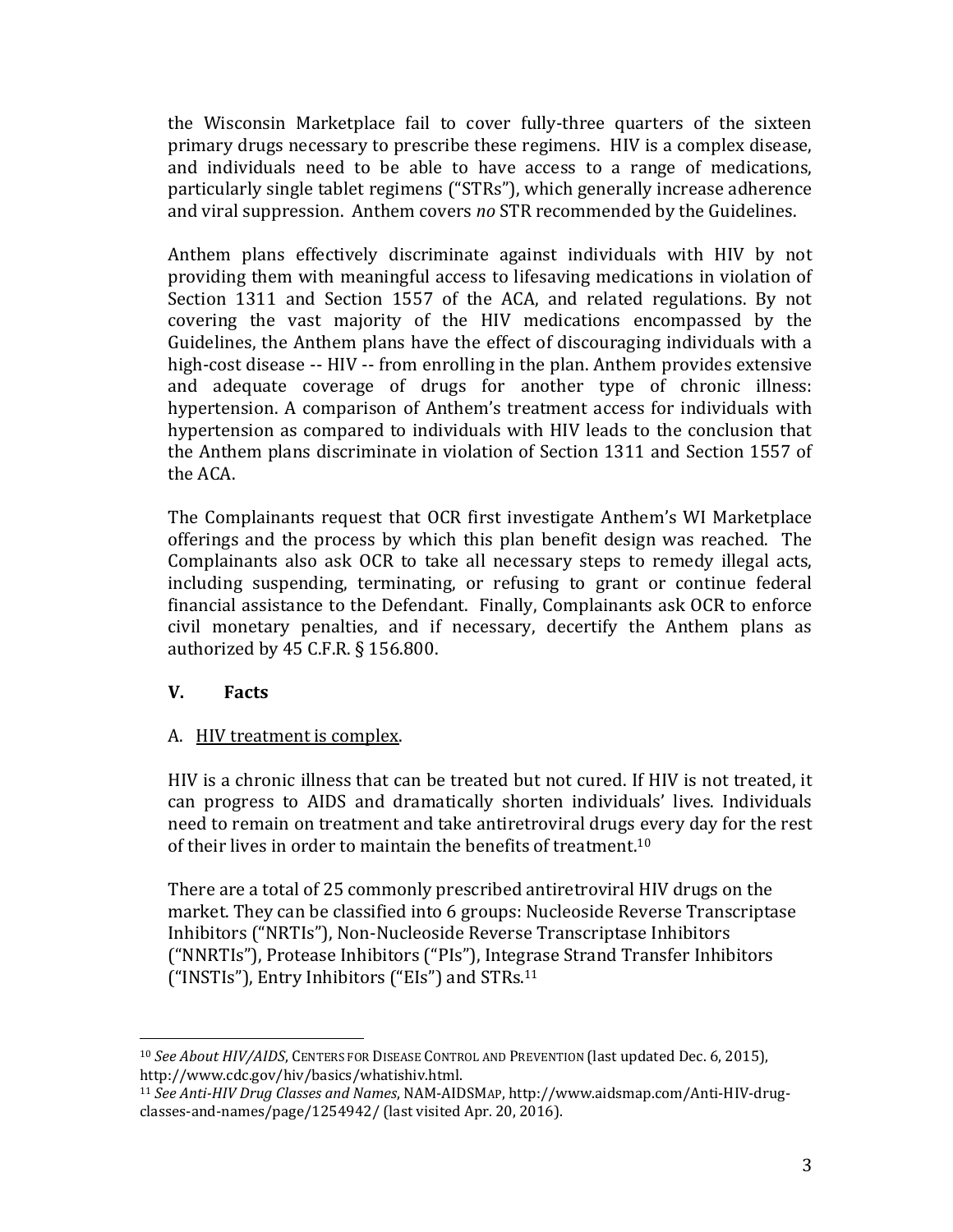HIV is an incredibly complex disease that presents and develops differently in different patients. Therefore, it is important that doctors be able to provide treatment plans based on patients' needs, not on availability under a particular insurance plan. Which drug should be selected from a particular class depends on patient characteristics. Importantly, doctors are instructed to consider the number of doses per day a patient should take in addition to what type of drug they should take.<sup>12</sup> Accordingly, STRs are preferred because of the ease of taking only one pill per day and the important benefits of greater treatment adherence.<sup>13</sup> Because different STRs include different drug combinations,<sup>14</sup> it is important that doctors be able to prescribe any STR to a patient in case a given one is not preferable because of a patient's characteristics or reaction.

There are recommended treatment regimens produced by an expert panel under the aegis of the United States Department of Health and Human Services in conformance with recognized health needs of HIV patients and developments in HIV medications.<sup>15</sup> The Guidelines are meant to be used broadly by providers who work with HIV-positive patients.<sup>16</sup> Under these Guidelines, there are six treatment regimens used for adult and adolescent treatment-naïve patients (i.e., those who have not taken HIV medications before):<sup>17</sup>

- 1. dolutegravir<sup>18</sup> + (abacavir + lamivudine)<sup>19</sup> = Triumeg (STR).
- 2. dolutegravir + Truvada (tenofovir DF plus emtricitabine)<sup>20,21</sup>
- 3. elvitegravir<sup>22</sup> + cobicistat<sup>23</sup> + tenofovir alafenamide<sup>24</sup> + emtricitrabine = Genvoya (STR)
- 4. elvitegravir + cobicistat + (tenofovir  $DF +$  emtricitrabine) = Stribild (STR)
- 5. raltegravir<sup>25</sup> + Truvada (tenofovir DF plus emtricitabine)
- 6. darunavir<sup>26</sup> + ritonavir<sup>27</sup> + Truvada (tenofovir DF plus emtricitabine)

 12 *See Guidelines, supra* note 9, at K-5.

<sup>13</sup> *See id.* at K1‐K2. 

<sup>14</sup> *See Antiretroviral Drugs Used in the Treatment of HIV Infection*, UNITED STATES FOOD AND DRUG ADMINISTRATION (last updated Oct. 8, 2015),

http://www.fda.gov/ForPatients/Illness/HIVAIDS/Treatment/ucm118915.htm. 

<sup>15</sup> *See generally Guidelines, supra* note 9.

<sup>16</sup> *See id.* at A‐1 

<sup>17</sup> *See id.* at F‐3. 

 $18$  Dolutegravir is an integrase inhibitor (INSTI) with a brand name product Tivicav.

 $19$  Abacavir alone is a Nucleoside Reverse Transcriptase Inhibitor (NRTI) with a brand name of Ziagen. Lamivudine alone is also a NRTI with the brand name of Epivir. Abacavir  $+$  lamivudine together are an NRTI with a brand name Epzicom.

 $^{20}$  Tenofovir disoproxil fumarate (DF) alone is an NRTI with the brand name Viread. Emtricitabine is an NRTI with a brand name of Emtriva. Tenofovir DF plus emtricitabine is an NRTI with the brand name Truvada.

 $21$  In certain cases where emtricitabine is part of the combination drug, lamivudine can be substituted. 

 $^{22}$  Elvitegravir is an integrase inhibitor (INSTI) with a brand name product Vitekta.

 $23$  Cobicistat is a pharmacokinetic enhancers with a brand name of Tybost.

 $24$  Tenofovir alafenamide is a prodrug of the NRTI tenofovir.

 $25$  Raltegravir is an integrase inhibitor (INSTI) with a brand name product Isentress.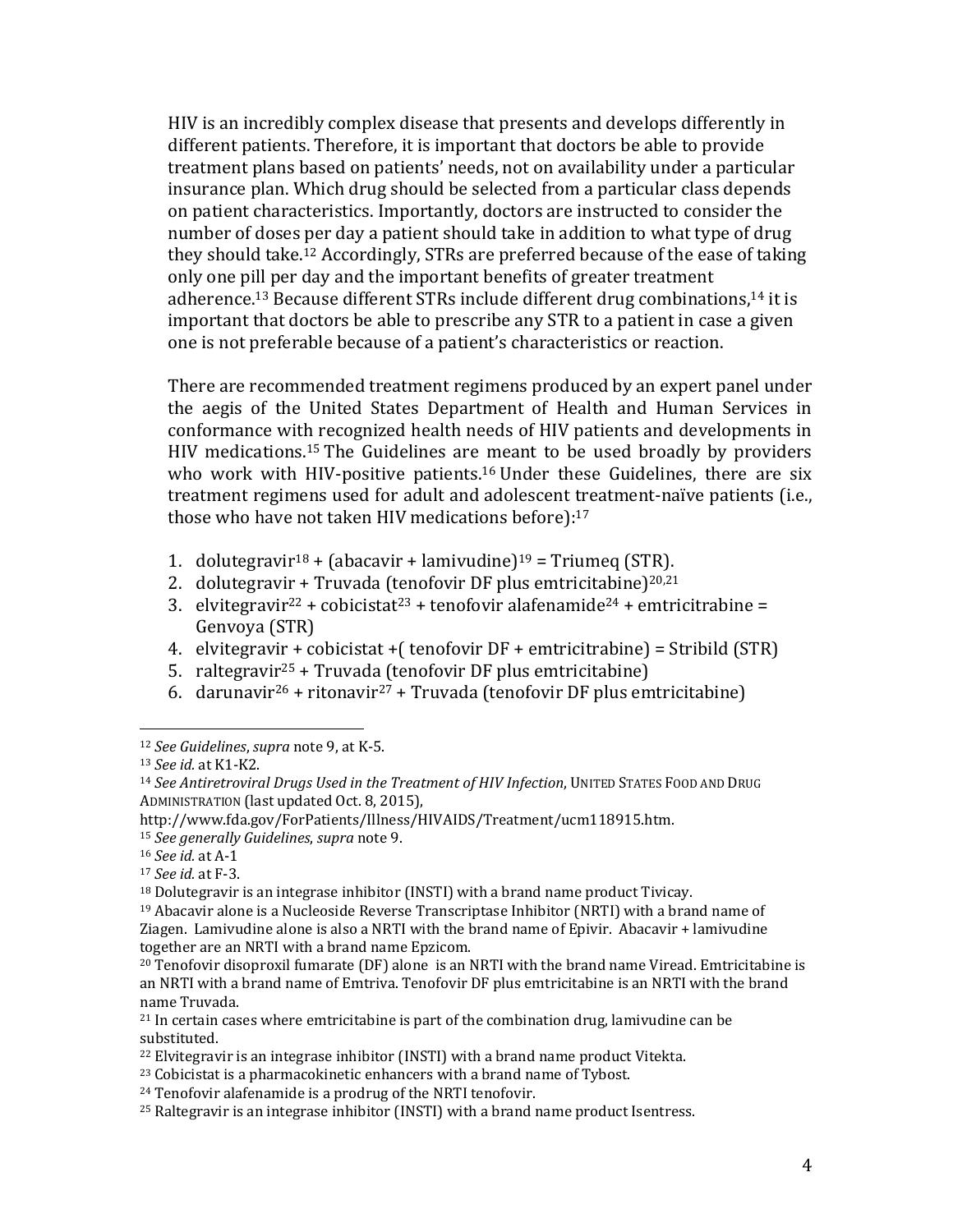Thus, in order to ensure the ability of providers to prescribe treatment consistent with the prevailing standard of care, formularies must provide access to sixteen primary drugs or combination products.<sup>28</sup> Having an exceptions process to the formulary through which an individual can attempt to access coverage for a drug not on the formulary, prescribed before enrollment, is not enough. This is true because of the uncompensated cost to providers of going through the prior authorization process,  $29$  because this coverage is not guaranteed,  $30$  and because the process of obtaining this coverage is opaque.  $31$ 

Doctors choose which drugs to prescribe to their HIV patients based on a range of factors, including co-occurring illnesses, $32 \text{ medical history}$  and tolerance. Studies have shown the importance of adherence in maintaining an undetectable viral load, and the greater likelihood of adherence to STRs than to standard multiple pill regiments.<sup>33</sup> Therefore, it is important for patients to have access through their insurance plans to  $STRs$ —which are pharmacologically distinct as well as various single-drug and combination tablets so that they and their doctors can create optimal treatment plans.

<u> 1989 - Andrea San Andrew Maria (h. 1989).</u><br>1900 - Andrew Maria (h. 1980).

 $^{26}$  Darunavir is a protease inhibitor (PI) with a brand name product Prezista.

 $27$  Ritonavir is a PI with a brand name product Norvir.

 $28$  These 16 primary drugs or combination products are as follows:

Tivicay (brand name) – dolutegravir (no generic version available);

• abacavir (generic name) – also available in sulfate form as brand name Ziagen;

 $\bullet$  lamivudine (generic name) – also available as brand name Epivir;

● Epzicom (brand name) - abacavir + lamivudine;

• Triumeg (brand name) – STR of dolutegravir + (abacavir + lamivudine);

tenofovir DF (generic name) – also available as brand name Viread;

Emtriva (brand name) - emtricitabine (no generic version available); but note that lamuvidine may be substituted in certain circumstances:

• Truvada (brand name) – tenofovir DF + emtricitabine;

• Viteka (brand name) – elvitegravir – (no generic version available);

Tybost (brand name) – cobicistat – (no generic version available);

• Descovy (brand name) - tenofovir alafenamide + emtricitabine;

Genvoya (brand name) - STR of elvitegravir + cobicistat + (tenofovir alafenamide + emtricitabine); 

• Stribild (brand name) - STR of elvitegravir + cobicistat + (tenofovir DF + emtricitabine);

Isentress (brand name) – raltegravir (no generic version available);

Prezista (brand name) – darunavir - (no generic version available);

ritonavir (generic name for tablet) – also available in tablet / capsule / solution form as brand name Norvir.

<sup>29</sup> *See* James L. Raper et al., *Uncompensated Medical Provider Costs Associated with Prior Authorization for Prescription Medications*, 51 CLINICAL INFECTIOUS DISEASES 718, 720 (2010) (providing the amount of time, on average, health care workers spent on prior authorization in a study). 

<sup>30</sup> *See id.* 

<sup>31</sup> *See* section VII.D, *infra*, on transparency.

<sup>32</sup> *See id.* at J‐1. 

<sup>33</sup> *See, e.g.*, S. Scott Sutton et al., *Single‐ Versus Multiple‐Tablet HIV Regimens: Adherence and Hospitalization Risk, 4 AM. J. MANAGED CARE* 242, 244 (206).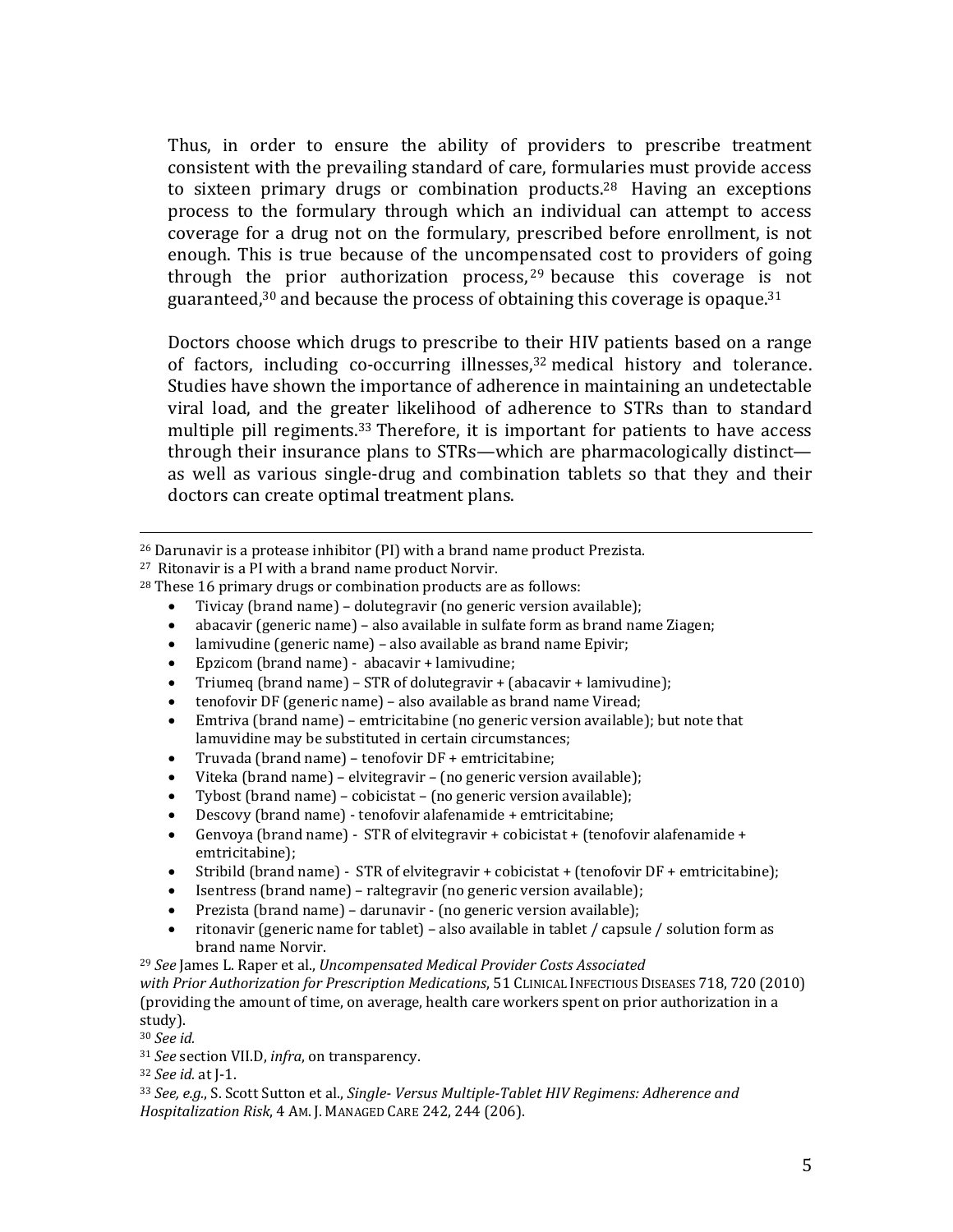For broad treatment purposes, it is not sufficient that one drug in a particular class may be covered. For example, Isentress and Tivicay are both in the INSTI class, and Anthem covers one of the drugs—Isentress. However, Tivicay is specifically recommended to individuals who have resistance to older drugs such as Isentress and to those who are likely to have greater adherence if they are prescribed a once-daily drug, rather than a multi-dose drug such as Isentress.<sup>34</sup> An individual who is currently on Isentress and becomes resistant would not be able to switch to Tivicay if that individual were insured by Anthem.

#### B. Anthem does not cover the majority of the most important HIV drugs.

Of the 25 commonly prescribed HIV drugs on the market, the Anthem Oualified Health Plans ("QHPs") offered on the Wisconsin Marketplace cover only  $six.^{35}$ Anthem's QHP's cover Atripla, which is an STR; Isentress, which is an INSTI; Kaletra, which is a PI; Truvada, which is an NNRTI; Selzentry, which is an EI; and Ziagen, which is an NRTI.<sup>36, 37</sup>

Further, of the sixteen primary drugs encompassed by the federal treatment Guidelines, Anthem's Silver QHP in Wisconsin fails to cover 12.<sup>38,39</sup> As discussed above, STRs are generally preferred as a treatment method. Because Anthem covers only one STR, which is not one that is included in the federal treatment Guidelines, doctors whose HIV-positive patients are on Anthem would not able to abide either by federal treatment guidelines or general treatment guidelines

 

criteria" in comparison to similar drugs. See Guidelines, *supra* n. 9 at Table 9.

<sup>34</sup> See Tivicay, POSITIVELY AWARE, http://www.positivelyaware.com/tivicay (last visited Apr. 20, 2016). 

<sup>&</sup>lt;sup>35</sup> See CHLPI WI QHP Assessment Report at: http://www.chlpi.org/download/3132/ <sup>36</sup> *See Four Tier Formulary*, ANTHEM BLUECROSS BLUESHIELD at 18‐19 *available at* https://fm.formularynavigator.com/MemberPages/pdf/2016WISelectHIX\_7020\_Full\_1592.pdf [hereinafter *Anthem Formulary*]. 

<sup>&</sup>lt;sup>37</sup> It bears noting that some antiviral drugs that Anthem has chosen to cover on its formulary are explicitly warned against and labeled as *not* recommended for certain populations by the Guidelines. For example, Anthem's Wisconsin QHP formulary covers the generic NNRTI nevirapine on tier 4. The Guidelines explicitly warn against use of nevirapine in treatment naïve patients, because it is "[a]ssociated with serious and potentially fatal toxicity" and because it "did not meet non-inferiority

 $38$  One of those 16 drugs -- Genvoya -- was the subject of a November 18, 2015 statement by the U.S. Department of Health and Human Services' Panel on Antiretroviral Guidelines for Adults and Adolescents, announcing that it intended to include elvitegravir/cobicistat/tenofovir alafenamide/emtricitabine as a Recommended regimen for certain HIV patients. While this statement was released after the start of the 2016 Open Enrollment period for QHPs, the Complainants note that Anthem has failed to cover Genvoya in its Silver-level Wisconsin QHP formulary in the intervening months.

 $39$  The only three of the sixteen drugs covered by Anthem's formulary are: lamivudine, Viread and Isentress. Anthem's Wisconsin Silver OHPs also fail to include Truvada on their formulary. However, Anthem's formulary does include coverage for the brand name version of tenofovir DF (called Viread) as well as lamuvidine, which can be substituted for emtricitabine in the recommended regimens. Thus, because the component parts of Truvada (with an acceptable substitution) are covered, the Complainants do not include it in the tally of non-covered drugs.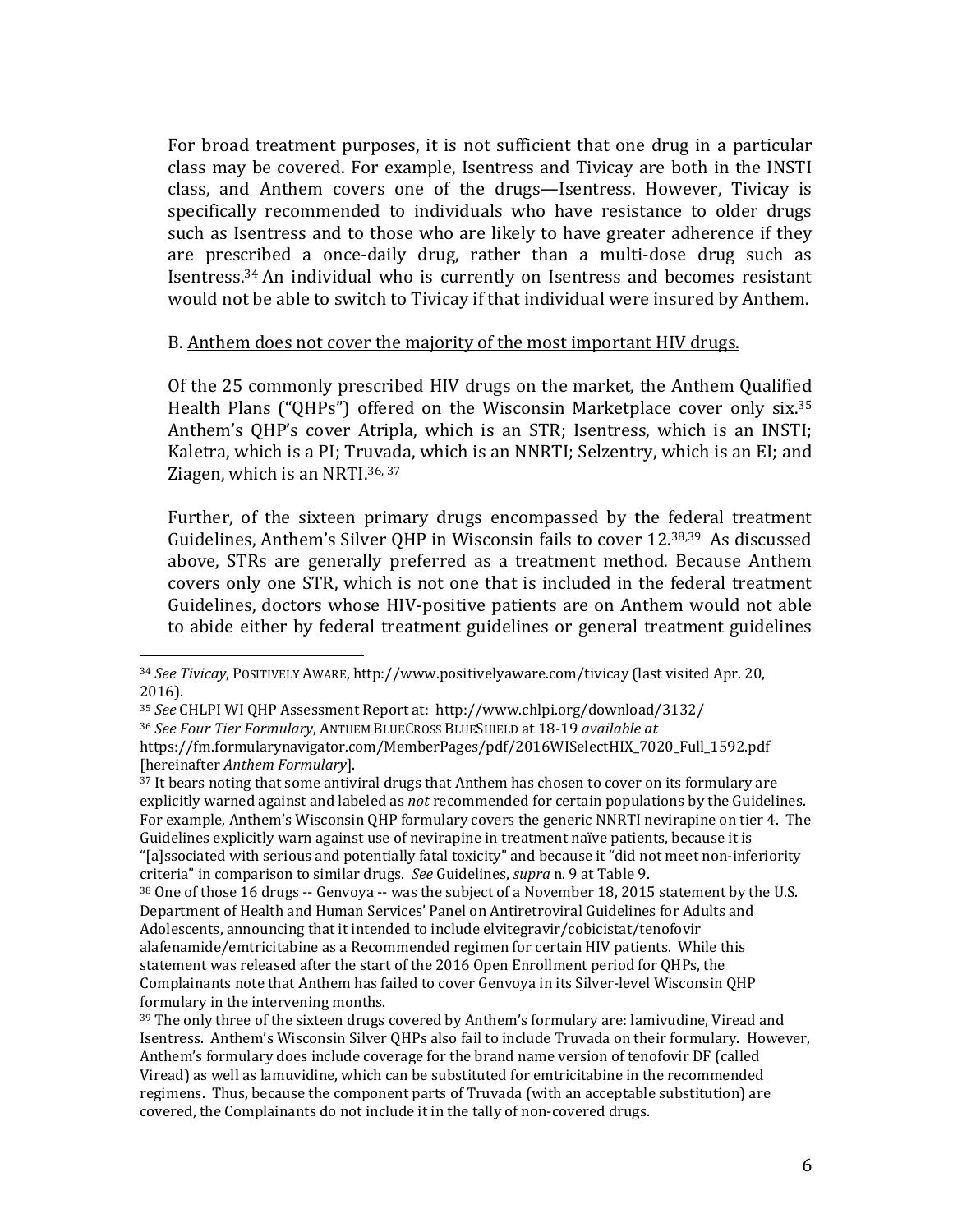to choose medication regiments that include fewer doses of medications. Additionally, due to the special disease characteristics of HIV discussed above, the lack of coverage means that doctors cannot use the full range of HIV medication to find an appropriate treatment regimen for a particular patient.

## **VI. Legal Standard**

The ACA intended to create an insurance market in which disabled individuals could meaningfully participate. Just as subsidies provide greater choice for middle- and low-income Americans, the anti-discrimination provisions in the ACA ensure greater choice for the millions of Americans living with disabilities and other high-cost illnesses.

Both Section 1557 and Section 1311 provide necessary protections for disabled individuals, including those living with HIV. Section 1557 prohibits discrimination by insurance plans that receive Marketplace subsidies from discriminating against individuals using the Marketplace on the grounds referenced in four preexisting statutes, including Section 504 of the Rehabilitation Act, which is read together with the Americans with Disabilities Act ("ADA").<sup>40</sup> HIV-positive individuals are considered disabled under the ADA,<sup>41</sup> so this anti-discrimination provision applies categorically to individuals with HIV.42 

Section 1311 prohibits qualified health plans sold on the Marketplace from employing "marketing practices or benefit designs that have the effect of discouraging the enrollment in such plan by individuals with significant health needs."43 The purpose of this provision is to ensure that disabled individuals have choices in the Marketplace. Stated plainly, insurers cannot discriminate against disabled individuals in their plan structures.<sup>44</sup>

Section 1311 and Section 1557 should be read in the context of the statute as a whole. The ACA was intended to provide insurance coverage to those not being

<sup>40</sup> *See* 42 U.S.C. § 18116. 

<sup>41</sup> *See generally Bragdon v. Abbott*, 524 U.S. 624 (1998). 

 $42$  Historically, the ADA has not prohibited insurance companies from charging disabled individuals higher premiums because of their pre-existing condition status or barring them from purchasing insurance altogether. See 42 U.S.C. § 12201(c) ("Subchapters...shall not be construed to prohibit or restrict‐‐ 

<sup>(1)</sup> an insurer…from underwriting risks, classifying risks, or administering such risks that are based on or not inconsistent with State law; or

<sup>(2)</sup> a person or organization covered by this chapter from establishing, sponsoring, observing or administering the terms of a bona fide benefit plan that are based on underwriting risks, classifying risks, or administering such risks that are based on or not inconsistent with State law[.]") However, other provisions of the ACA do prohibit such practices, and therefore  $\S$  1557 generally prohibits discrimination in the provision of health care and health insurance.

 $43$  42 U.S.C. § 18031(c)(1)(A).

<sup>44</sup> *See* 42 U.S.C. § 18031; *see also* 45 C.F.R. § 156.125.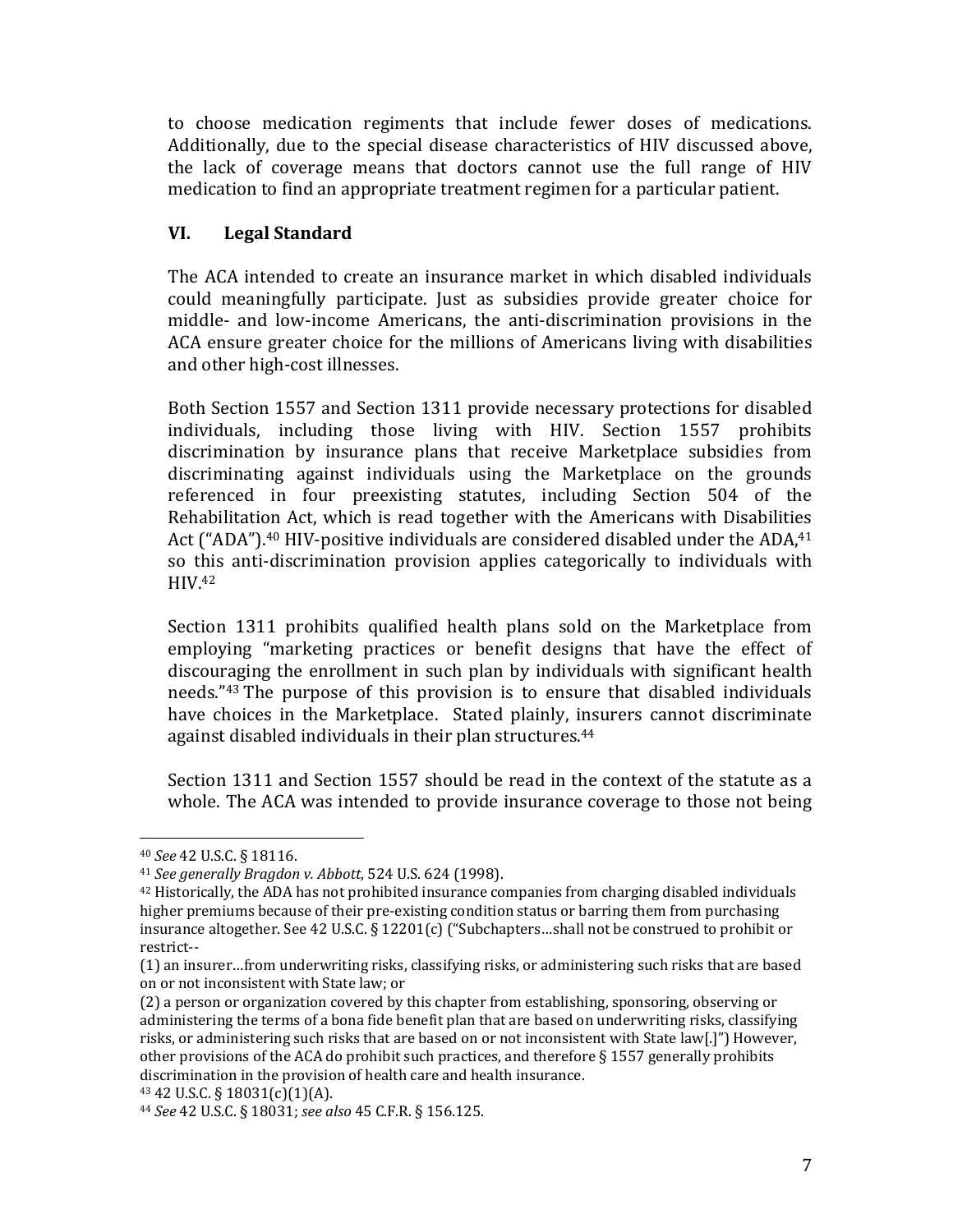served by the current insurance system.<sup>45</sup> The ACA was designed to combat discriminatory insurance practices and ensure that individuals with disabilities and other high-cost health needs had the same access to health insurance as healthy individuals.<sup>46</sup> Section 2704 prohibits insurance companies from barring individuals with pre-existing conditions from enrolling.<sup>47</sup> Section  $2701$  also prohibits insurance companies from charging higher premiums to individuals with pre-existing conditions.  $48$  Finally, Section 2711 prohibits insurance companies from placing lifetime or annual caps on medical spending. $49$ 

Related regulations state that "[a]n issuer does not provide essential health benefits ("EHB") if its benefit design, or the implementation of its benefit design, discriminates based on an individual's age, expected length of life, present or predicted disability, degree of medical dependency, quality of life, or other health conditions."<sup>50</sup>

Altogether, these anti-discrimination provisions provide comprehensive rights for disabled individuals, who must have the same health care access in Marketplace plans as non-disabled individuals do.

## **VII. Argument**

A. Individuals with HIV do not have meaningful access to life-saving medications. 

The ACA prohibits insurance companies from discriminating against individuals on the basis of their status as disabled individuals. Section 1557 prohibits discrimination on the basis of disability. <sup>51</sup> Under Section 1311, this discrimination extends to *discouraging* individuals from enrolling in plans based on health status.<sup>52</sup> A coverage structure that makes it difficult or impossible for individuals with HIV to get access to the drugs they need is discriminatory under both Section 1557 and Section 1311.

As interpreted in *Alexander v. Choate*, Section 504 of the Rehabilitation Act requires covered entities to provide "meaningful access" to the relevant benefit.<sup>53</sup> The benefit guaranteed by Section 1557 is the right to participate in

 <sup>45</sup> *See* Stephen Adams et al., *Understanding the Affordable Care Act*, AM. INST. FOR ECON. RESEARCH (May 8, 2014), https://www.aier.org/research/understanding-affordable-care-act.

<sup>46</sup> *See The Affordable Care Act Helps Americans with Disabilities*, THE WHITE HOUSE,

https://www.whitehouse.gov/sites/default/files/docs/the\_aca\_helps\_americans\_with\_disabilities.pd  $f$  (last visited Apr. 20, 2016).

<sup>47</sup> *See* 42 U.S.C. 300gg‐3 (2015). 

<sup>&</sup>lt;sup>48</sup> *See* 42 U.S.C. 300gg (2015).

<sup>49</sup> *See* 42 U.S.C. 300gg‐11 (2015). 

<sup>50 45</sup> C.F.R. § 156.125 (2016). 

<sup>51</sup> *See* 42 U.S.C. § 18116. 

<sup>52</sup> *See* 42 U.S.C. § 18031(c)(1). 

<sup>53</sup> *See Alexander v. Choate,* 469 U.S. 287, 301 (1995).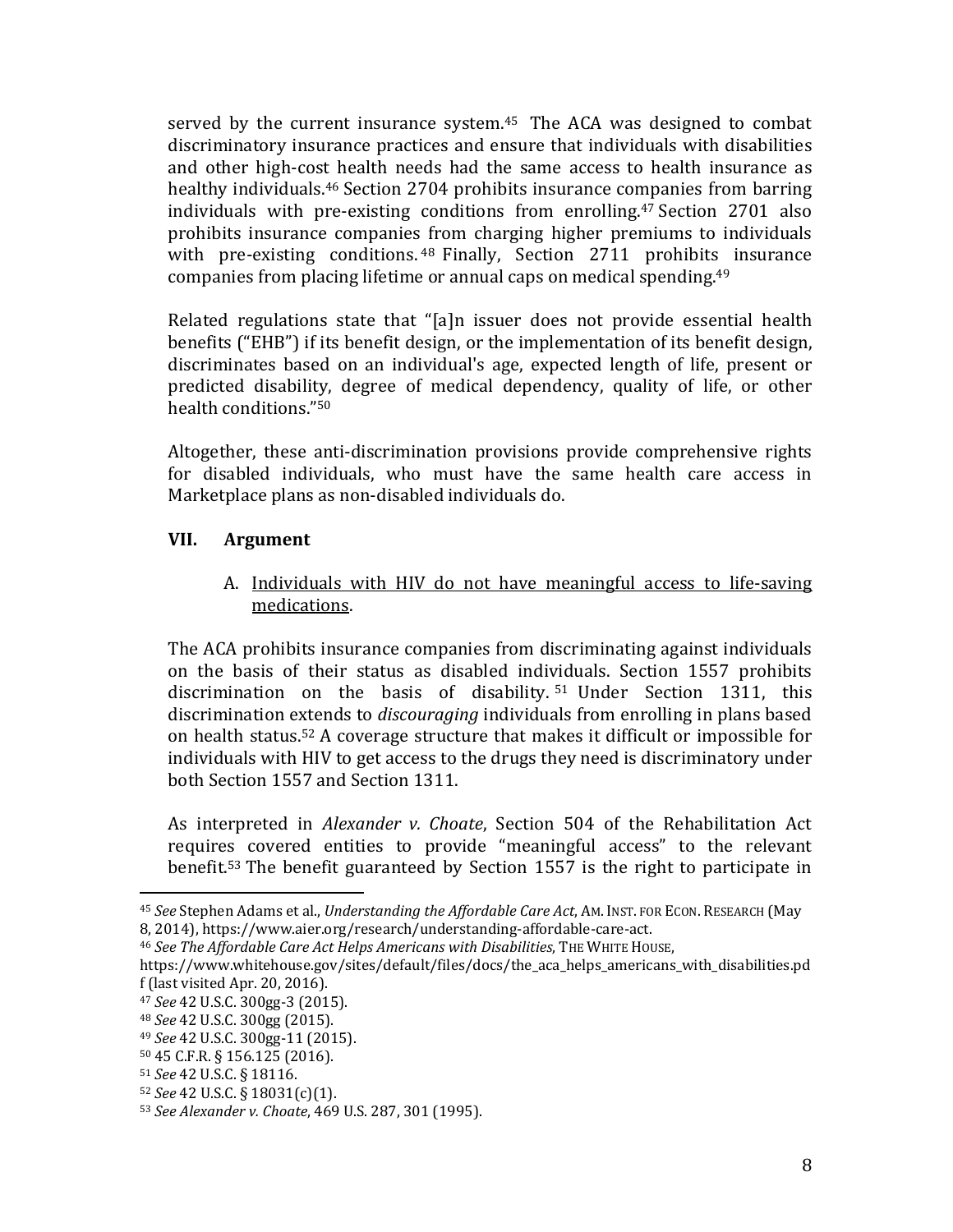and not be discriminated against by "any health program or activity...including contracts of insurance."<sup>54</sup>

Overall, courts have interpreted "meaningful access" as similar to "equal opportunity."<sup>55</sup> The issue is not whether disabled and non-disabled people are able to get the same outcome from a given service, but rather whether disabled people's needs deny them meaningful access to the same services or benefits that non-disabled people retain the same access to.<sup>56</sup>

"Meaningful access" has not been precisely defined in this context. However, where a QHP fails to provide coverage for the fundamental drugs that constitute the clinical standard of care  $-$  as defined by HHS Guidelines  $-$  for a given chronic illness, it is fair to conclude that the benefit design has the effect of discouraging enrollment by individuals with such health needs, as is prohibited by the  $ACA^{57}$ Federal regulators agree  $-$  a new regulation, to take effect on January 1, 2017, requires insurance companies to: " $(1)$  Cover $[$ ] a range of drugs across a broad distribution of therapeutic categories and classes and recommended drug treatment regimens that treat all disease states, and do[] not discourage enrollment by any group of enrollees; and  $(2)$  Provide $[$ ] appropriate access to drugs that are included in broadly accepted treatment guidelines and that are indicative of general best practices at the time." $58$ 

This regulation will require insurance companies to provide meaningful access to medications for disabled individuals because it will allow them to access drugs that are included in treatment guidelines, and therefore are the ones that doctors believe, based on current science, are likely to improve their patients' conditions.59 

As described above, Anthem's relevant formulary fails to cover fully **threequarters** of the sixteen drugs encompassed by the recommendations for treatment-naïve HIV patients in the federal Guidelines. It follows that providers treating Anthem-covered patients with initial HIV diagnoses will not be able prescribe consistent with this federal treatment Guidelines. Such a policy plainly fails to meet *Choate's* "meaningful access" standard for individuals disabled by an HIV diagnosis. Further, the dearth of coverage creates a strong disincentive for to enroll in Anthem's plans, in violation of Section 1311 of the ACA and related regulations.

 $54$  42 U.S.C. § 18116(a).

<sup>55</sup> Leslie Pickering Francis & Anita Silvers, *Debilitating* Alexander v. Choate*: "Meaningful Access" to Health Care for People with Disabilities*, 35 FORDHAM URB. L.J. 447, 453 (2008). 

<sup>56</sup> *Civic Ass'n of the Deaf of New York City, Inc. v. City of New York*, No. 95‐8591, 2011 WL 5995182, at  $*13$  (S.D.N.Y. Nov. 29, 2011).

<sup>57 42</sup> U.S.C. § 18031(c)(1)(A). 

 $58\,45\,$  C.F.R. § 156.122(a)(3)(iii)(H).

<sup>59</sup> *See Guidelines, supra* note 9 at A-1.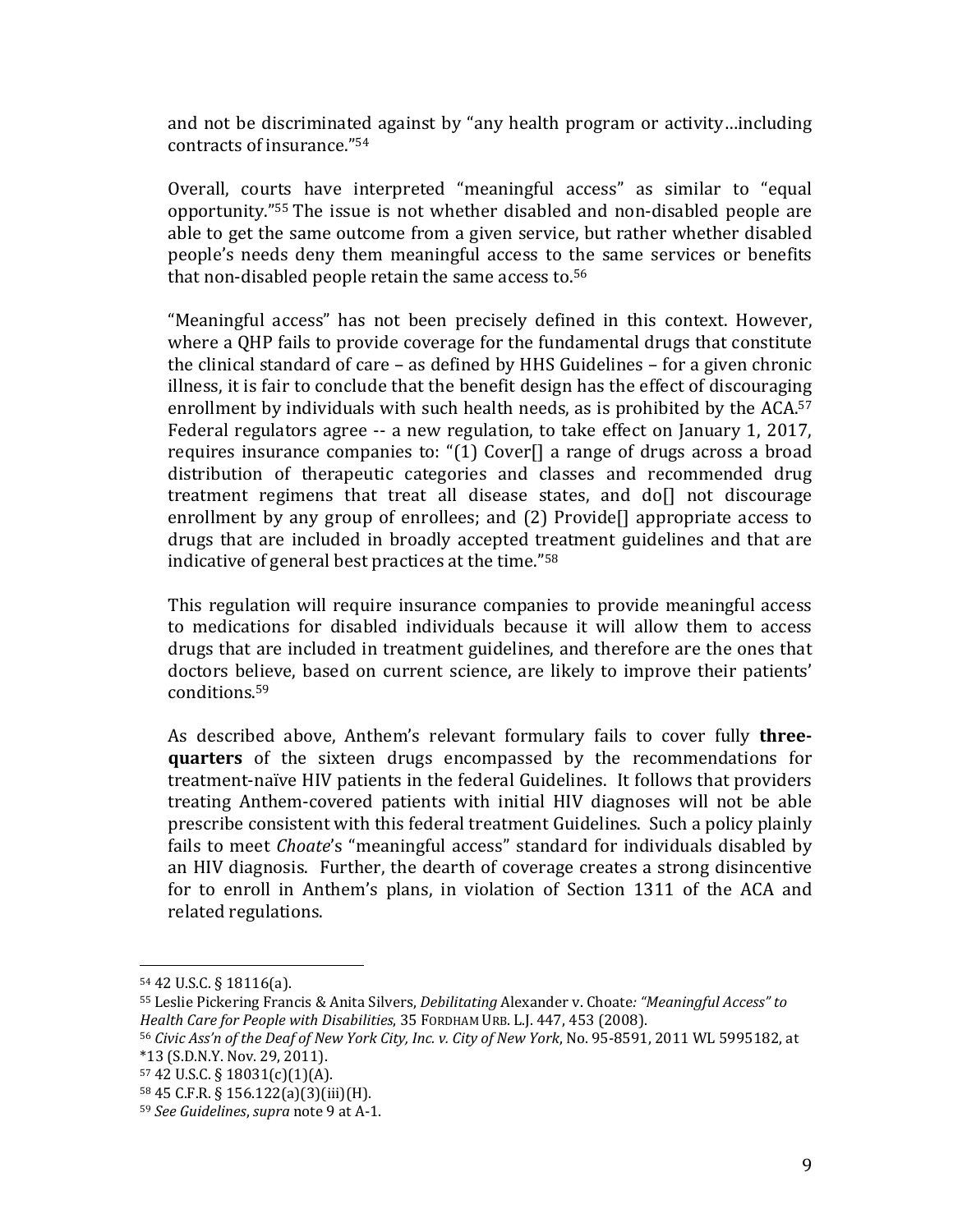## B. Anthem's Coverage Benefit Design is Significantly Different for Other Classes of Drugs

In contrast, Anthem *does* provide meaningful access to treatment for another chronic disease: hypertension (or high blood pressure). Hypertension is a chronic illness that is in many ways similar to HIV. It can be controlled with a routine regimen care that is the clinical standard nationwide, but it cannot be cured, and generally needs to be treated for the rest of an individual's life. If hypertension is not controlled, then the individual is more likely to develop severe health problems such as heart attacks, strokes, and kidney disease.<sup>60</sup>

According to the guidelines released by the American Heart Association ("AHA"), there are four classes of medications that should be prescribed for individuals with no co-morbidities: Thiazide, Angiotensin-Converting Enzyme ("ACE") Inhibitors, Angiotensin II Receptor Blockers ("ARB"), and Calcium Channel Blockers ("CCB").<sup>61</sup> The drugs are often combined, and they are prescribed and altered based on an individual's characteristics, health needs, and reaction to previous medications.<sup>62</sup>

Anthem covers multiple hypertension drugs in every listed class, meaning that a doctor can pick and choose among suggested treatment guidelines in order to construct a treatment regimen for a particular individual patient with hypertension. These drugs are all made clearly available on various tiers under the Anthem plans, so an individual with hypertension has meaningful access to treatment because she can access multiple drugs in each class of drugs that are commonly prescribed under the AHA treatment guidelines.

Insurance companies that employ discriminatory plan designs restricting individuals with high-cost health needs from enrolling in their plans violate the anti-discrimination provisions of the ACA, as understood in the context of the plan as a whole. A plan that is structured in a way that attracts healthy individuals with relatively low-cost illnesses while not providing adequate coverage for higher-cost individuals with disabilities and other serious health needs violates the ACA.

## D. Anthem is not transparent about drug coverage.

 

Federal law requires a QHP insurer to provide up-to-date, accurate and complete information to the public about its formulary drug coverage and cost-sharing

<sup>60</sup> *See High Blood Pressure Facts*, CENTERS FOR DISEASE CONTROL AND INFECTION (last updated Feb. 19, 2015), http://www.cdc.gov/bloodpressure/facts.htm. 

<sup>61</sup> See Controlling Hypertension in Adults, AMERICAN HEART ASSOCIATION AND AMERICAN STROKE Association, http://www.heart.org/idc/groups/heart-

public/@wcm/@hcm/documents/downloadable/ucm 461839.pdf (last visited Apr. 20, 2016). <sup>62</sup> *See id.*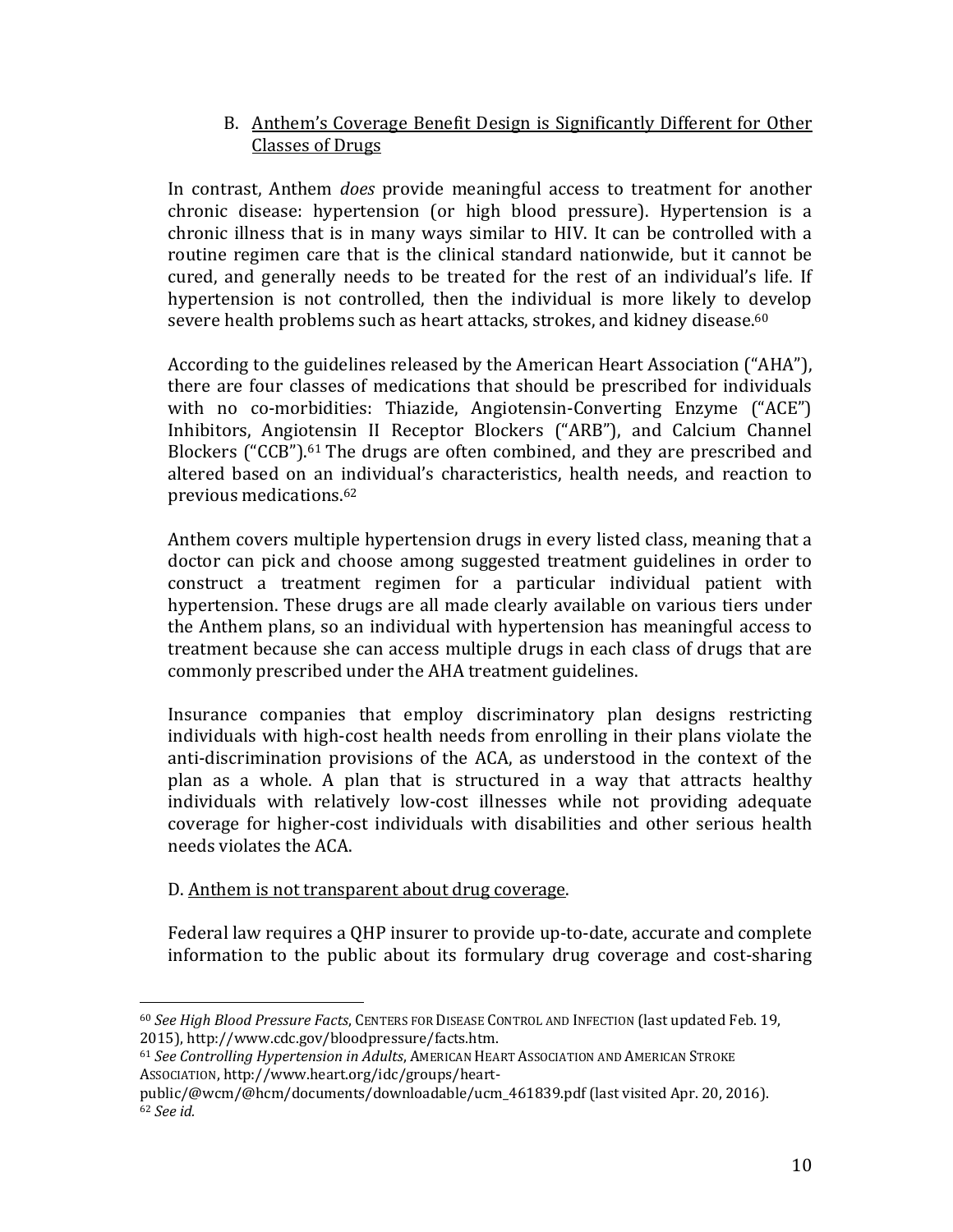requirements.<sup>63</sup> Formulary information is to be made available "on the plan's public Web site through a clearly identifiable link or tab without requiring an individual to create or access an account or enter a policy number." $64$  Anthem's formulary includes a "prior authorization" designation for certain drugs, indicating that an individual must receive prior authorization from a doctor in order to get that drug covered. No HIV drugs have that designation. Therefore, there is no indication that an individual could be prescribed an HIV drug other than the ones listed on the formulary. However, the formulary also indicates that the insurance company may cover a drug that an individual has already been prescribed even if it is not normally covered, and directs the customer to call customer service.<sup>65</sup> However, based on the experience of Complainants, an individual must be enrolled in a plan in order to receive further information. No information about a process in place that would allow an individual currently on an HIV medication not covered to obtain that medication is publicly provided. An individual who is currently prescribed a medication not covered—such as Stribild, which is one of the drugs listed on the federal treatment guidelines would not be able to know before enrolling in Anthem whether she could obtain coverage of this medication. These type of information barriers are expressly prohibited under the ACA and warrant administrative enforcement by OCR.

#### E. Administrative Enforcement is Necessary

Ensuring access to the drugs at issue in these complaints is worthy of an increased sense of urgency because they are the lynchpin to ending the HIV epidemic domestically. These drugs are not only vital to stabilizing the health and saving the lives of the users themselves, they virtually eliminate the user's ability to transfer the virus to others. In 2010, the federal government issued the nation's first ever National HIV/AIDS Strategy (NAS) for the United States with the stated goal of the United States becoming: "[A] place where new HIV infections are rare and when they do occur, every person, regardless of age, gender, race/ethnicity, sexual orientation, gender identity or socioeconomic circumstance, will have unfettered access to high quality, life-extending care, free from stigma and discrimination."<sup>66</sup> The strategy commits the federal government to, *inter alia*, "[i]ncreasing access to care and optimizing health outcomes for people living with HIV; and reducing HIV-related health disparities." $67$  Only with vigorous administrative enforcement – led by the Office of Civil Rights – with the promises of the ACA and the federal government's commitment to the National HIV/AIDS strategy be fully realized.

<sup>63</sup> *See* 42 U.S.C. 300gg‐15; 45 C.F.R. § 156.122(d)(1). 

 $64$  45 C.F.R. § 156.122(d)(1)(i).

<sup>65</sup> *See Anthem Formulary*, *supra* note 36 at 1. 

<sup>66</sup> *See* National HIV/AIDS Strategy for the United States at vii, *available at*

https://www.aids.gov/federal‐resources/national‐hiv‐aids‐strategy/nhas.pdf 

<sup>67</sup> *Id.* at 1.